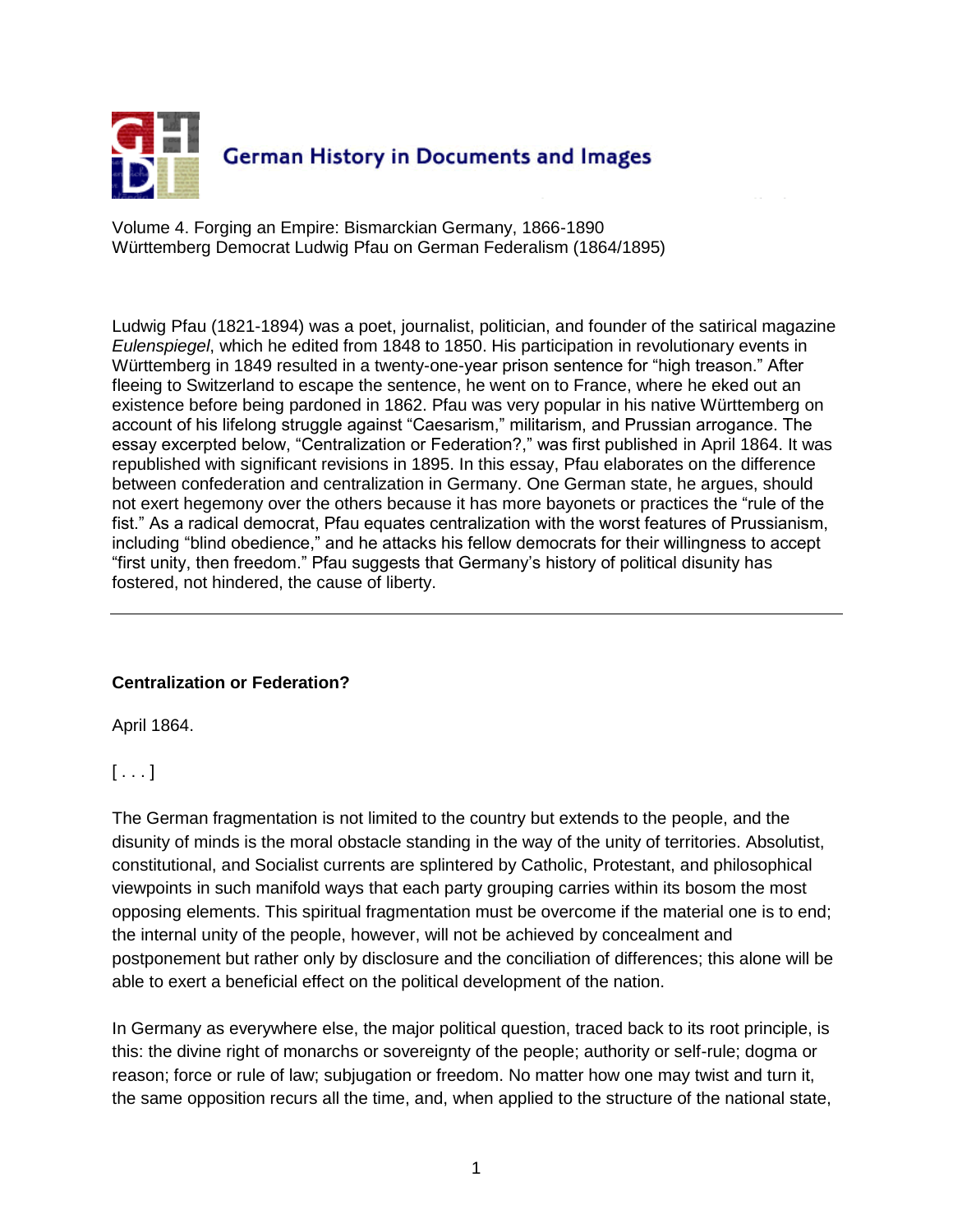it comes down to centralization or federation. In its essence, the question of German unification does not boil down to monarchy or republic, Austria or Prussia, *grossdeutsch* or *kleindeutsch* [greater German or lesser German], but to centralization or federation. Anyone who supports the divine right of kings, of authority, of dogma, of force, and of subjugation must logically vote for centralization; on the other hand, anyone who campaigns for sovereignty of the people, for self-rule, for reason, for rule of law, and for freedom must logically strive for federation. For in both cases, one thing is impossible without the others. What human rights are vis-à-vis the community, what freedom of communities is vis-à-vis the individual state, is represented by administrative self-rule of the tribal group vis-à-vis the central authority of the national state. Without the formation of a proportional number of political centers and focal points of intellectual activity that serve as bases for the creative spirit of the nation and which, by balancing each other, protect the central authority from arbitrary rule, the rational organization of a large state and the free and healthy function of its energies are not possible. The internal activity of the concrete community with its various groups, not some abstract rule of the center acting from the outside, must be the basis of administration. Just as the state is not the end but the means, existing only to guarantee to the individual the exercise of human rights, state unity is also not the rational purpose but only the political means to ensure the independence of the nation with its tribes and communities internally as well as externally. For the ultimate objective of all social institutions is the development of humankind, i.e., the realization of humanity through the rule of the public good – this constitutes, in a word, freedom as the path toward justice.

#### $[ \dots ]$

The notion of imperial rule carried from the Orient to Rome and disseminated from there across the Occident represents – in addition to the idea of the papacy, its worthy twin – the highly ruinous legacy of revenge that Rome bequeathed to its Germanic vanquishers. Just as the papacy, when stripped down to its pure principles, represents the absolute opposite of reason and the negation of intellectual freedom, emperorship is the absolute opposite of the rule of law and the negation of political freedom. These two fine institutions are mutually dependent and reinforcing: they spell the religious and political worship of idols, universal servitude, and the negation of moral dignity – in a word, the fight against everything that elevates the two-legged mammal to a human and engenders intellect from matter. For just as one does not give moral direction to people by imparting blind belief, one does not do so by imparting blind obedience either; on the contrary, one thereby suppresses the real essence of humanity, free investigation based on reason, and the essential character of morality, free will based on knowledge. This Oriental notion of despotism, which saw humankind chained together politically under the secular rule of an emperor in the same way that it was linked together religiously under the spiritual rule of the pope, has given to that force upon which history relies to carry out statebuilding a tyrannical character that mocks the natural law of family and tribal formation.

 $[\ldots]$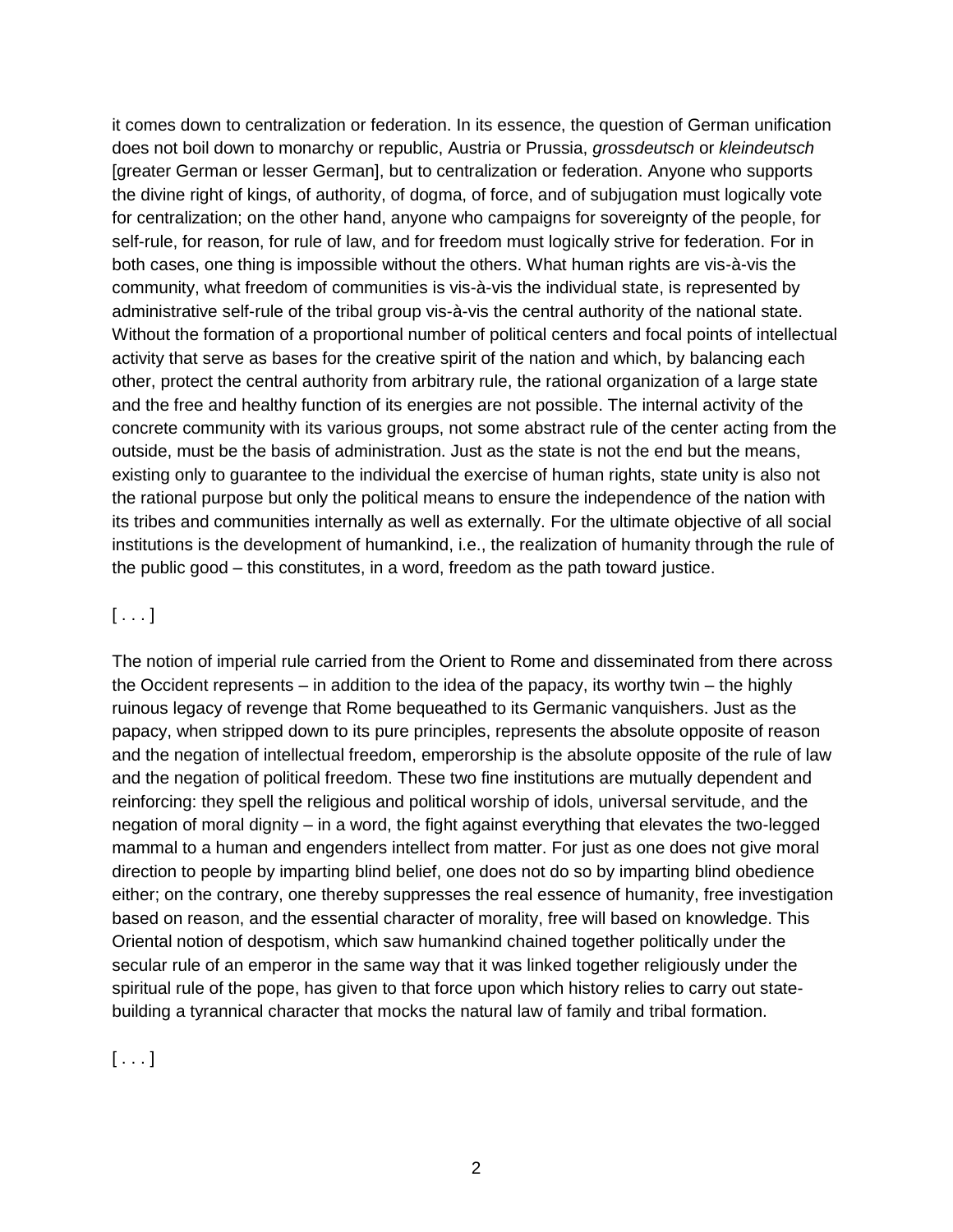Centralization and the divine right of kings prevail in Berlin just as much as they do in Vienna. Moreover, his majesty *Non possumus*<sup>1</sup>, the king and lord who finds his crown on the altar and behaves as infallibly towards parliament and the people as his ministry behaves irresponsibly, is basically nothing but a pseudo-Protestant pope and a czar from the Uckermark.<sup>2</sup> At the very moment Prussia became a great military power, it abandoned its Protestant mission, which, in its character, is inseparable from free investigation and federative formation. No less than the old Kaiserdom, however, it assumed a historical mission by forming a new center of power in place of the collapsing Reich governance. Yet just as the old emperors disappeared after the national purpose of their existence was fulfilled, reactionary Prussian rule must also step aside so that the great civilizing power of the nation can occupy its place. For with respect to the internal development of the German Empire, Prussian hegemony is not one iota better than the entire Roman imperial lot.

In every state there is a dual tendency from the periphery toward the center and from the center toward the periphery. At the same time that individual groups pursue independence, the collective force pursues unified effectiveness, and the normal result of this process is the equilibrium of nationalities vis-à-vis the outside and the equilibrium of various groups, or Federation, on the inside. Thus, in Germany, too, a new center began taking shape after the nation had given up treasonous imperial rule; and the appropriate punishment that history imposed on Austria for its crime of the Thirty Years' War was the growth of Prussia and the Seven Years' War, which created a sort of anti-Habsburg emperorship. The military glory and autocratic liberalism of Frederick the Great, as well as the patriotism and bravery of the Prussian people in the Wars of Liberation, contributed their share to advancing the young great state to the leadership of Germany and to binding the wishes of all patriots striving for national unity to Prussia. It was natural that patriotic sentiment would awaken first in the larger and more powerful state; for the smaller states that lack the awareness of strength also lack the initiative for action. Therefore, in the struggle against foreign countries, in the promotion of national spirit, Prussia has made undisputable contributions to Germany. But just as unity is only one aspect of the political task, status vis-à-vis foreign countries is only one aspect of state existence; and if in war the question of external power precedes all others, then in peacetime the internal questions of national organization and development become all the more important, as the strength and health of the nation and ultimately, its position of power, depend on them. If Prussia is the largest German state, this does not prove by any means that it is also the most competent to accomplish – not only externally but also internally – an assignment whose fortunate solution is much more a question of progressive education than of brute force. If Prussia protected the smaller states, then one must not forget, first and foremost, that the small states created Prussia by defending the German Reformation and fighting the Roman imperium; that Prussia has no internal raison d'être but is only a stopgap measure temporarily taking the place of the shattered central authority; and that this new Kaiserdom has an even more anti-German (i.e. centralist) attitude toward any German (i.e. federalist) elements in the small states than the old Holy

 1 "We cannot," i.e., the formula of refusal used by the Roman Curia vis-à-vis the secular state – trans.

 $2^2$  A northerly region of the Prussian province Brandenburg – trans.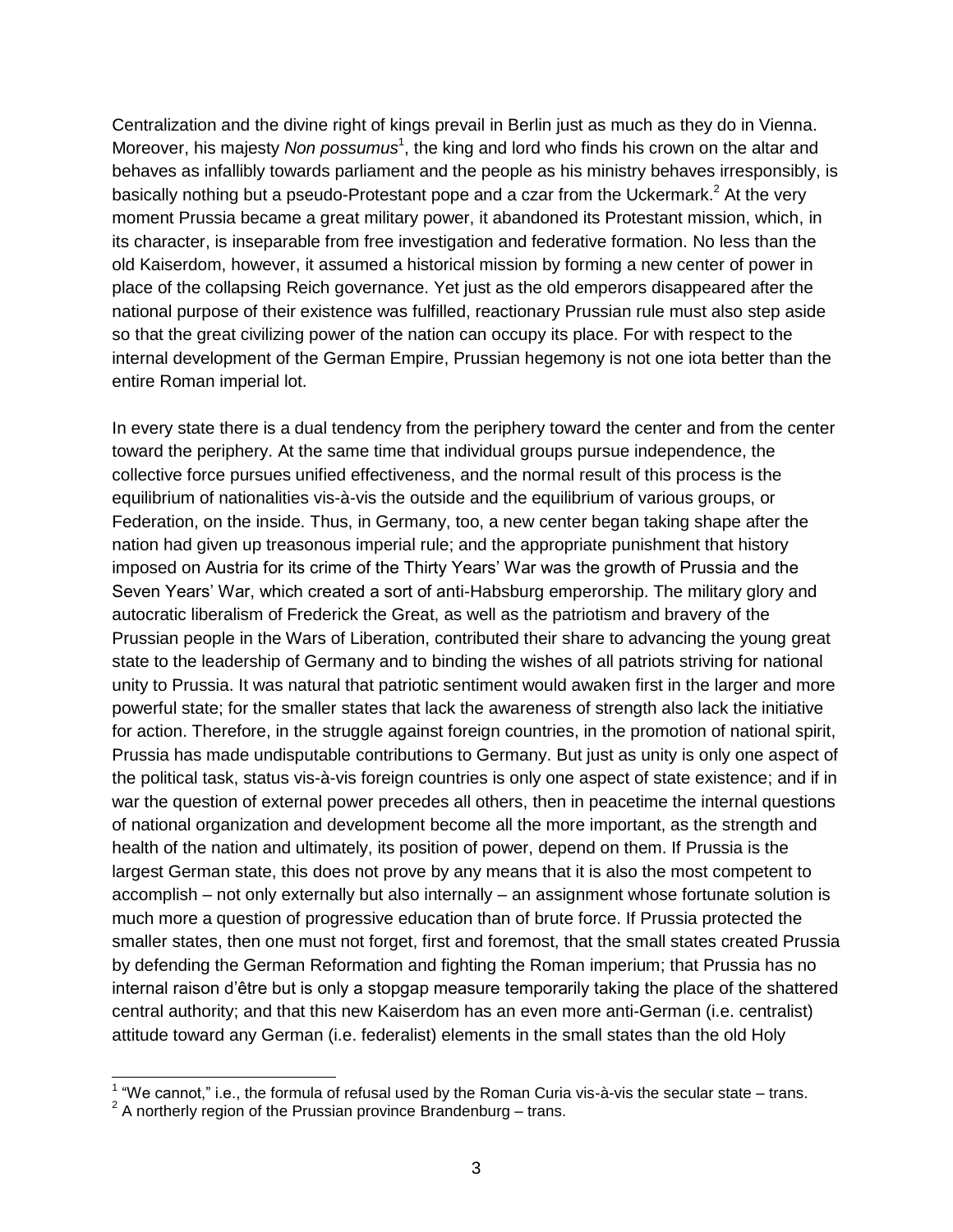Roman Empire. Without the dissolution of Prussia into its constituent tribes, the formation of a united, integral, and free Germany will be an impossibility.

### *Caeterum censeo Borrussiam esse delendam* – Besides, I believe Prussia must be destroyed.<sup>3</sup>

The pursuit of equilibrium, which is the soul of historical development, manifests itself in dual form in the external struggles to demarcate territory between one empire and the other, and in the internal struggles to demarcate rights between the individual and the community, between the community and the tribe, and between the tribe and the nation. The external struggle is based on force, the internal one on justice. Both unfold side by side, they take turns coming to the fore, they blend and separate in the course of history; but neither of the two can reach final completion without the other, for this completion is precisely the balancing of the one by the other, i.e., the agreement of domestic and foreign policy, or the reconciliation of force and rights in the complex of justice: Force must protect rights, and rights must sanction force.

# $[\ldots]$

So mind you! The principle of progress and of morality does not rest with the ruler and the external position of power for which he strives, but with the citizen and the internal development of rights that he effects; the higher, decisive, and redemptive idea is represented not by a unity whose ultimate object is power and domination, but rather by freedom, whose ultimate goal is the rule of right and virtue; and as a logical consequence, it is not the state with the most bayonets that stands at the head of the nation, but rather the one with the highest political development, i.e., the greatest degree of internal freedom. In moral affairs, the important thing is quality, not quantity; and the thought of Prussian hegemony is a reversal of all logic and of all history. Prussia was not the starting point for the political and intellectual development of Germany; Prussia was not the one that protected and cultivated it; on the contrary, the entire Prussian hegemony consists much more in leading the reaction. History reveals this to us, while logic tells us that this new large state, precisely because it took the external mission of military power as its major task, had to become incapable of the internal mission of political progress and lawful state planning by force of necessity. One has seen the rule of sabers break up parliaments and constitutions often enough; but when has one ever seen it create such things in a liberal sense or handle them in honest implementation? *O sancta simplicitas*! – What stunning naïveté! The internal illiberality and unlawfulness of Prussian rule is not capable of leading Germany towards its true national destination.

# $[\ldots]$

The narrow-heartedness of small states [*Kleinstaaterei*] has indeed caused our national standing to wither relative to [non-German lands]; on the other hand, it is to particularism alone

 3 This is a variation on the comment made by the ancient Roman politician Cato regarding Carthage. Cato concluded each of his Senate speeches with these words – trans.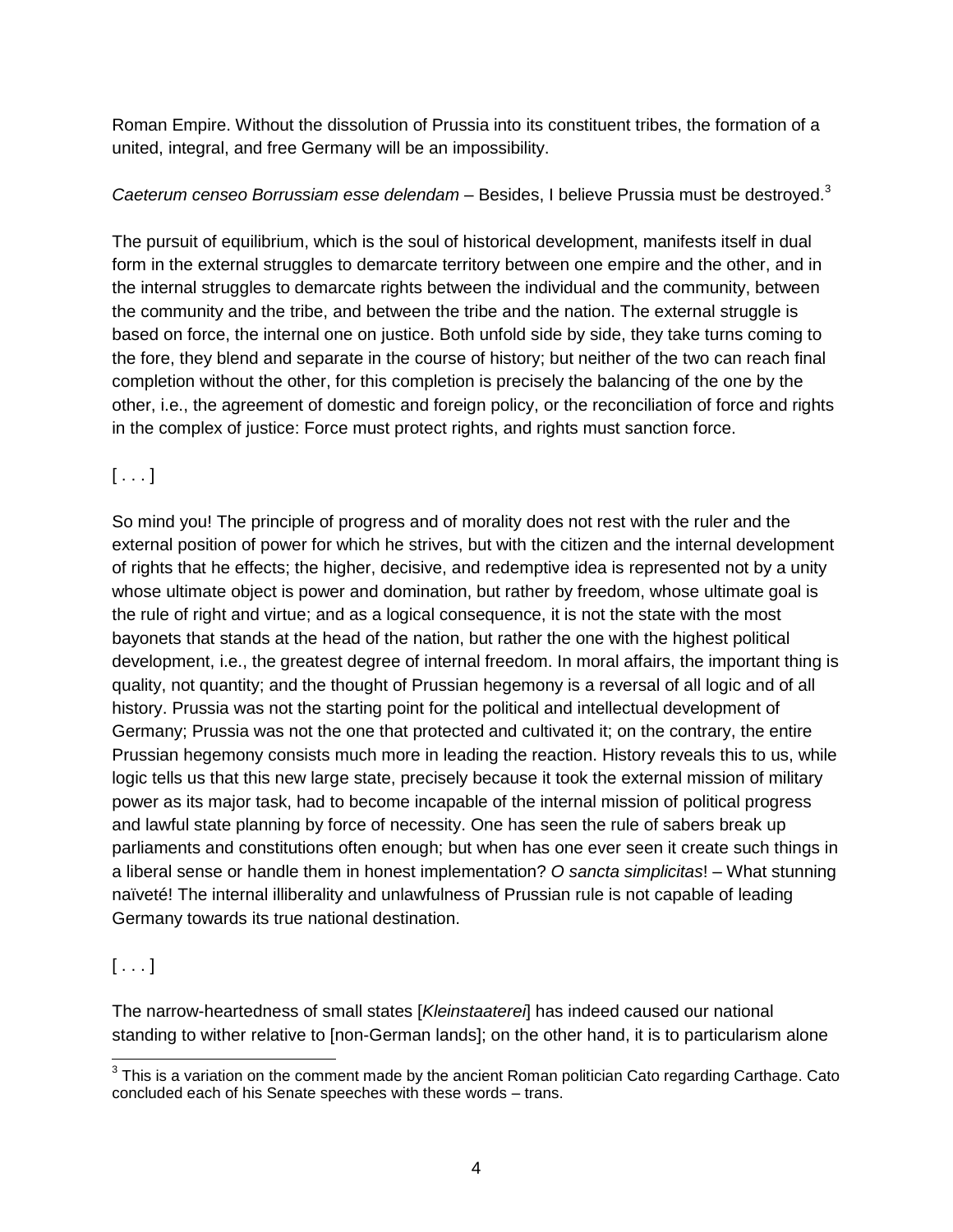that we owe the modest degree of rights and freedoms that we possess; to it alone that we owe our liberation from the Roman intellectual yoke and the rich blossoming of our literature and the sciences. This intellectual property is what makes us a nation, not the marvelous military forces of the Prussian king. Despite all of this Enlightenment fuss in Berlin, Prussia has never truly fostered intellectual development because this can only happen through freedom; Prussia has impeded, if possible, the progress of the smaller states and suppressed their demands for liberty by dragging the rest of Germany behind it on the path of reaction, following Russia's tow rope. That Prussia existed on a low cultural plane, even in the middle of the nineteenth century, was demonstrated by the atrocities it committed in Baden, atrocities of which no other German state except Austria would be capable. If the *Gothaers*<sup>4</sup> in all their innate servility rejoiced at the accession of the prince of Prussia to the throne, then we have forgotten neither the cannon salvoes of Berlin nor the bullets of the fusillade<sup>5</sup> at Rastatt.

Thus, the medium-sized and small states are the starting points and bases of German culture, and only with their help can a successful reorganization of Germany come about. Therefore, the first condition for a healthy popular policy is the abandonment of Prussian hegemony, which is a true national calamity and was entirely condemned by the history of the years 1848 and 1849. After all these experiences, it is incomprehensible that there are still non-Prussians who are able to defend such a ruinous policy. The Prussians themselves have to renounce it; they themselves have to relinquish their hegemony if they ever wish to reach freedom. For this hegemony means exhausting the people's strength to produce a stepped-up military force that is capable of swallowing everything; it means the rule of sabers, the arbitrariness of police, and the breach of law at home; in a word, it means centralization. As long as the Prussians do not renounce their Prussianness and declare their support for federation, they are not ready for freedom.

### $[ \dots ]$

 $\overline{a}$ 

"If we only achieve unity, freedom will eventually come about." One has to hear this absurd phrase every day. If the people who say such things would stop playing with their terms like boys with pebbles – without asking where they come from and what they consist of – they would have to reverse the sentence and say, "If we only achieve freedom, we will have unity as well." On the very day the German states become free, nothing will prevent them from calling a parliament and realizing their unity. How, by contrast, is freedom supposed to develop from a unity established by force? And what value would there be in such a settlement, one that would constantly lead to new disagreements until this unity of despotism were eliminated so that freedom could take the place of unity? One has to fight precisely the false unity that lacks structure, and is therefore no unity at all, in order to win true unity that incorporates the multitudes; and if liberty requires unification to continue existing in the face of the other powers, then this is still no reason to purchase the external position of power at the price of ruining the

<sup>4</sup> Supporters of the hereditary emperorship in Germany, forerunners of the National Liberals – trans.

<sup>&</sup>lt;sup>5</sup> Reference to the revolutionaries summarily executed by Prussian troops under then Crown Prince Wilhelm in 1849 – trans.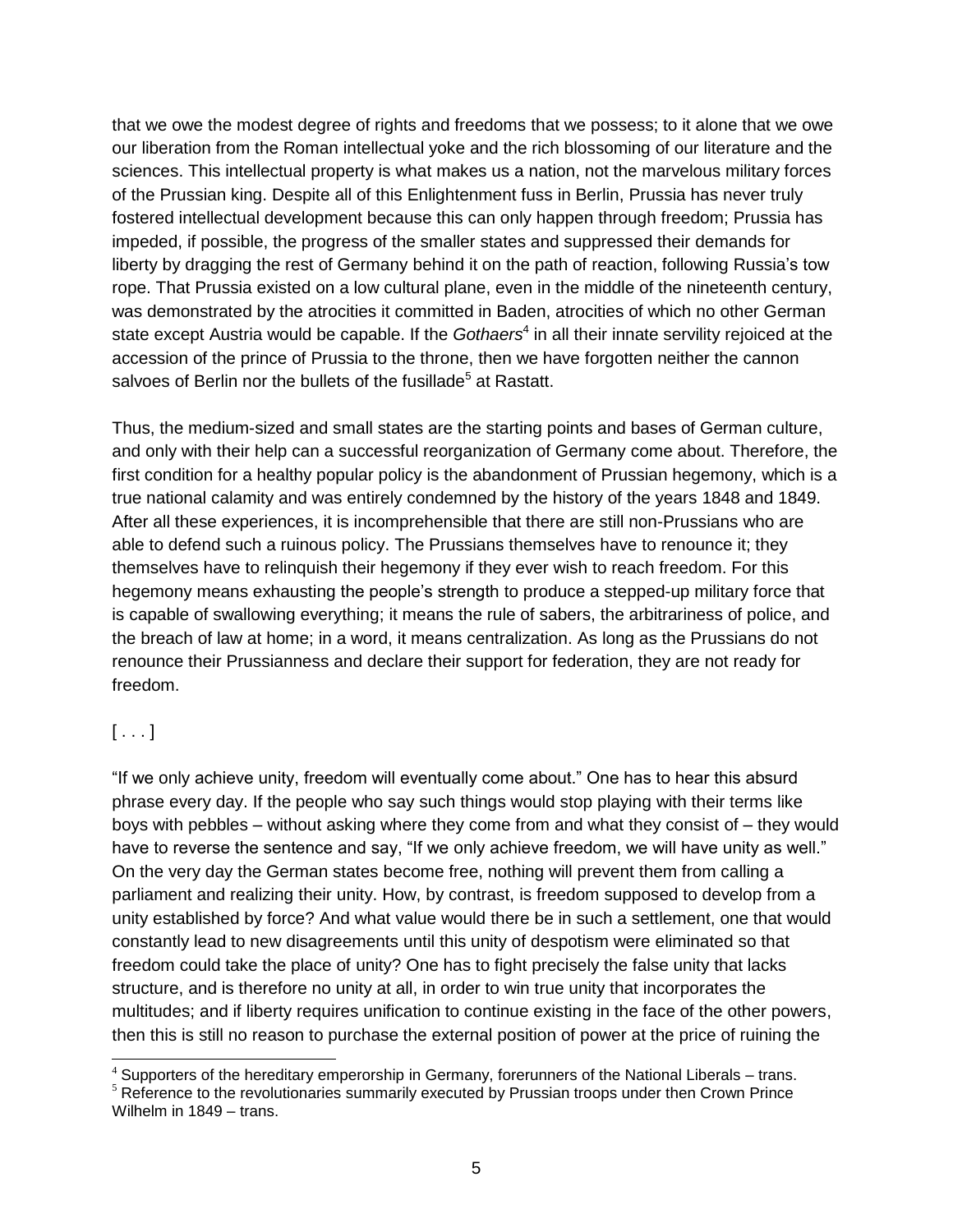internal welfare. Unity is nothing but a means to an end; the end is always freedom. However, nothing is more foolish and harmful under any circumstances than turning the means into an end, and in political life, there is no error more dreadful than paying for unity with freedom.

# $[\ldots]$

The program of the People's Party – [advocating a] coalition and parliament of the mediumsized states – has been called a *Trias* (triad) and its implementation has been declared impossible. However, the coalition of medium-sized states is not that *Trias* begot by professorial arrogance and princely servitude in the defiled bed of the Revolution: It is not an ultimate goal but only a beginning; not a purpose but a means; it only aims to be an initial core around which the remaining tribes may gather. And when it comes to possibility, is a German parliament – i.e., a representative body of the people that maintains Germanic governance instead of obeying a Prussian one – really possible under the auspices of Prussia? How do the dear hegemonists actually conceive of their monarchical Prussian German unity? Open Junker rule and disguised law of the jungle! A league of medium-sized states is supposedly impossible without dependence on foreign countries? Does one believe that the foreign countries will stand idly by while Prussia annexes territories to its heart's content? Or that Austria would not want to have a share from its hostile brother? Do these latecomers from a different period not understand that, on the contrary, any national change by means of princely power will bring in its wake inevitable European conflicts, and that there is only one majesty against which the foreign countries do not dare to intervene, namely Its Majesty the People that orders Its highest house Itself in the name of Its national sovereignty? We ought to work toward Prussia finally understanding its mission, people tell us. Brilliant logic this is! Thus they deny us the right to constitute ourselves against the will of Prussia; but they expect of us the power to determine Prussia's policy! People do not want to believe that as small states we are capable of developing our political life independently of the great powers, now that we still have our arms and hands free; and they would have us believe that we will wrest this development from the Prussian supreme authority once we have been tied and muzzled by it! Truly: one gets the impression of being in a madhouse.

All of this confusion, however, originates with the famous unanimity of that *Gothaer* comedianpolitics and megalomania that only counts bayonets and collects supporters, regardless of whether the bayonets are fighting for or against Germanness, regardless of whether the supporters are for or against popular government. For this reason, above all, clarity must be introduced into the political state of affairs, and this is possible only by means of a rational differentiation of parties. For the moment, the National Association [*Nationalverein*] may be more or less lowering its Prussian flag, but this does not change the fact that its founders and leaders, the *Gothaers*, are the adherents of hegemony, whereas the South German Democrats, who joined mostly with the intention of being agitational, are the ones being led on. Anyone who is for Prussia is necessarily a centralist, thus a reactionary; anyone who is a Democrat can only be a federalist, thus opposed to Prussia. For the time being, only one group corresponds to the reality of the political relationship of great powers and small states, just as it does to the reality of the political opposition between centralization and federation, and that group is a party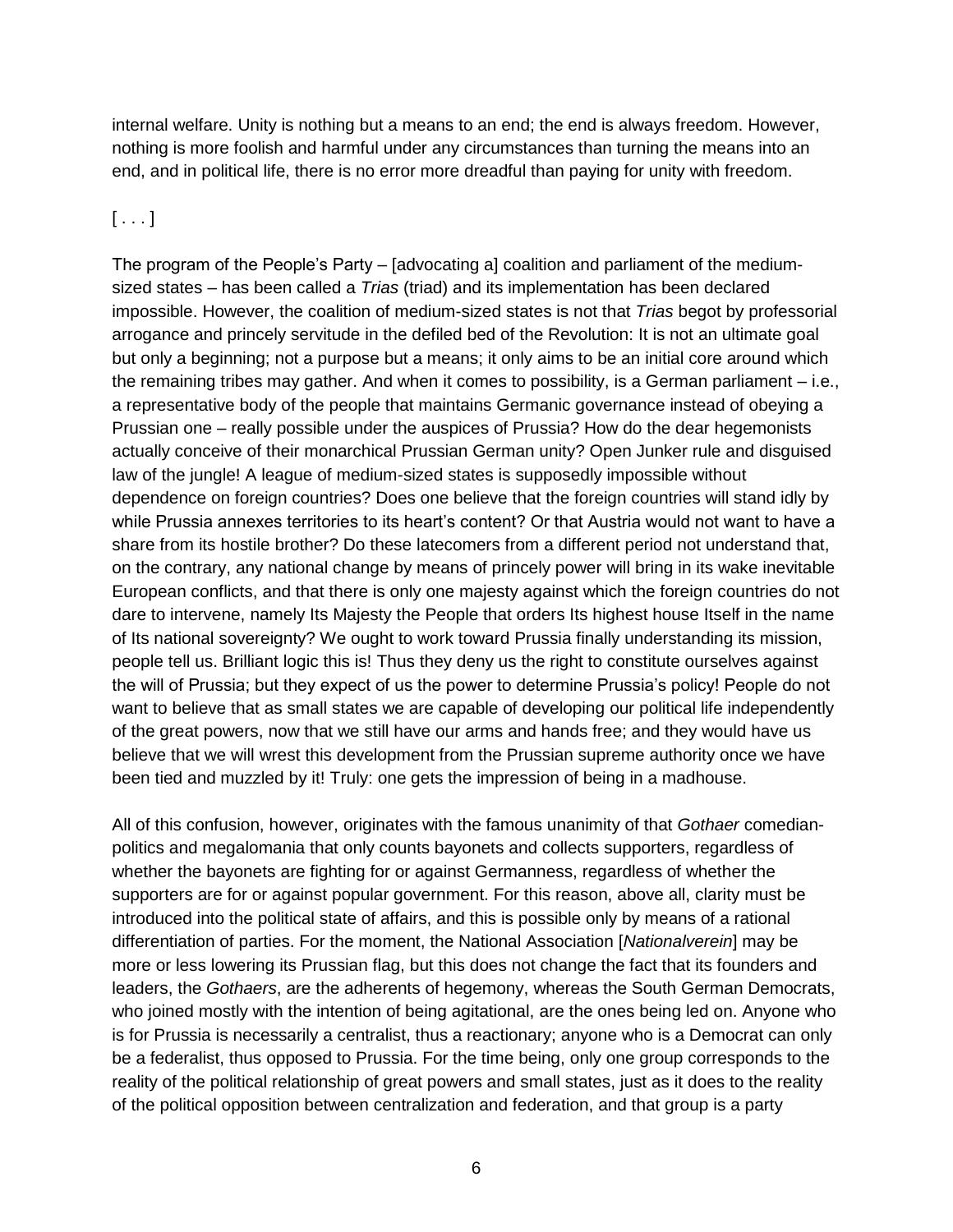consisting of Prussia, Austria, and the medium-sized states. The People's Party is by necessity the party of the medium-sized states, i.e. a federalist party; it has to be entirely clear about this and complete its separation from this ambiguous mass of parties as quickly as possible. "Prussia is the largest German state; Prussia is the most powerful German state! Prussian hegemony! Prussian annexation! Prussian unity!" This senseless clamor of coarse political materialism must finally come to an end, at least in the People's Party. Yes, all ye who are deaf and blind: there is a higher law than the law of the jungle according to which the larger devours the smaller. We have to face Prussia as political equals if we wish to reach a successful unity with it; for only one path leads to unity and that is freedom. Strive for freedom above all and everything else will come to you naturally.

Yet how are we supposed to strive for freedom if not through the efforts of each in his own state and through his struggle with his direct enemies; and how are we supposed to strive for unity if not by coping with the individual state authorities that ought to form the confederation? So this means, above all, constitutional struggle with the local governments in order to establish the will of the people; a coalition between those tribes that recognize the will of the people as their supreme law; and a parliament for those states in which the rule of law has gained supremacy. This represents the only practical path for a national policy that is not merely consistent but is also liberal and intends not to betray the Germans living in Austria. For only such a process can secure the survival of the nation and be cosmopolitan at the same time. The peoples display solidarity; others suffer on account of our conditions just as much as we suffer on account of theirs, and they are, consciously or unconsciously, the allies of our freedom. One does not pull freedom out of a hat as one does an imperial crown, however. Likewise, it will not materialize for those who twiddle their thumbs.

### $[\ldots]$

Whatever may come, our efforts constitute preparatory work for the future. History is our providence, the rule of law our pope, and free will our emperor. Reason alone is a product of God's grace, and it is more powerful than all the princes in the world; its will shall be done, and its kingdom shall come to us – Amen.

When we wrote these words 30 years ago, the hegemonists were more than a little infuriated by the sharpness of our Latin motto, although any decent man understood that it was to be taken *cum grano salis*, with a grain of salt, and not in the sense of Cato's destruction of Carthage. It was merely meant to give vivid expression to the correct insight that the development of a liberal Germany would not be possible without the elimination of Prussian despotism; it demanded, albeit with more pugnacious words, the very thing that Friedrich Wilhelm IV promised (but naturally reneged upon) on March 21, 1848, when he said, while parading with the German flag: "Prussia will henceforth be merged into Germany." $6$  And today – when the nation has not heeded the warning voice of federalist democracy; when the argument of bayonets has proven

l  $6$  "Preußen geht fortan in Deutschland auf."  $-$  ed.